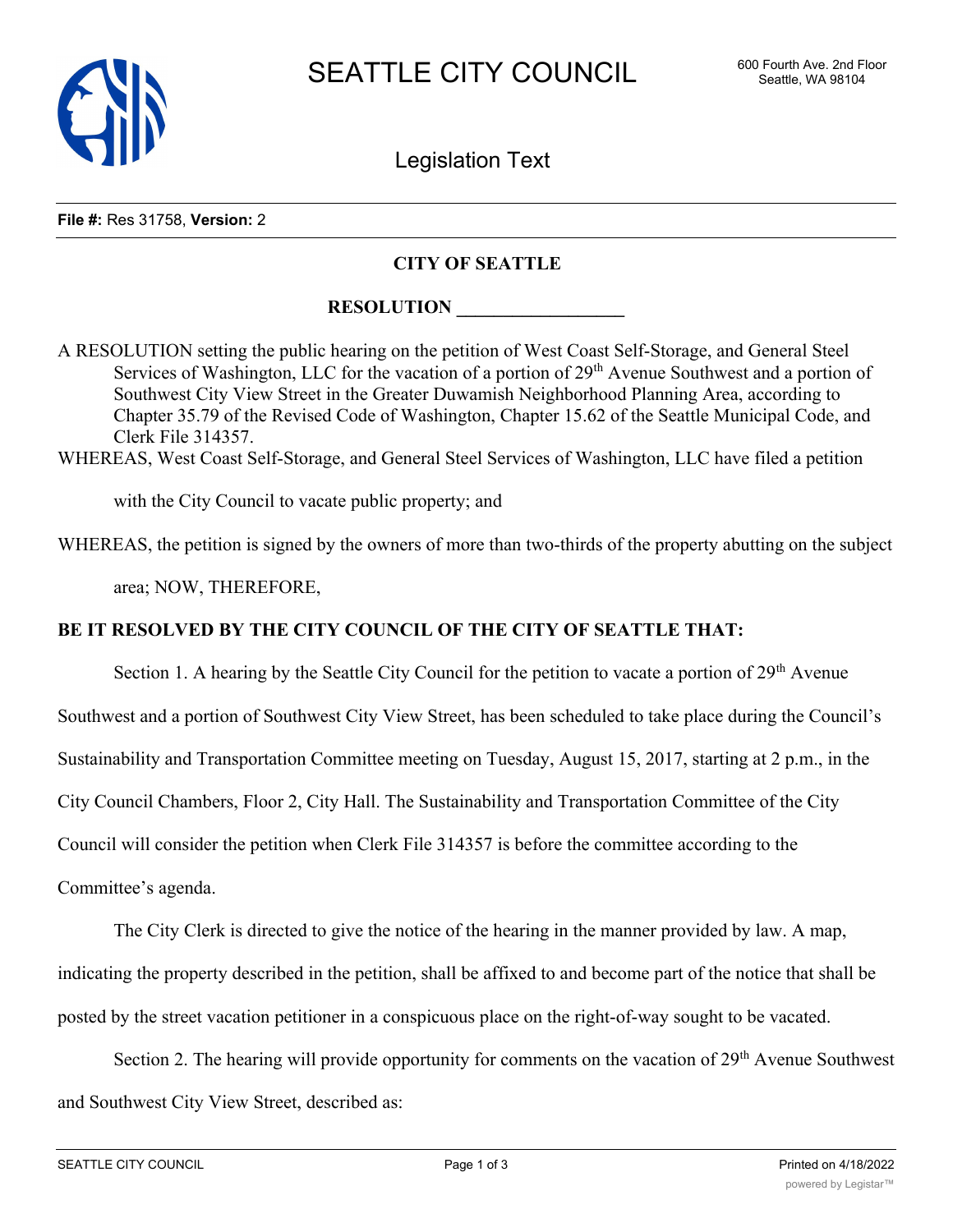That portion of 29<sup>th</sup> Avenue Southwest as shown on Seattle Tide Lands, according to the maps on file in the Office of the Commissioner of Public Lands in Olympia, Washington, within the Northeast Quarter of the Northwest Quarter of Section 13, Township 24 North, Range 3 East, W.M., lying southerly of the easterly prolongation of the north line of Lot 10 in Block 1, Read's First Addition to the City of Seattle as recorded under Recording No. 548455 in Volume 16 of Plats, page 88, in King County Washington and lying northerly of the easterly prolongation of the south line of Lot 5 in Block 1, Plat of Steel Works Addition to West Seattle as recorded in Volume 12 of Plats, page 5, in King County, Washington; and

That portion of City View Street within the north half of the Northwest Quarter of Section 13, Township 24 North, Range 3 East, W.M., lying southerly of the south line of Lot 11 in Block 1, Read's First Addition to the City of Seattle as recorded under Recording No. 548455 in Volume 16 of Plats, page 88, in King County, Washington and lying northerly of the north line of Lot 1 in Block 1, Plat of Steel Works Addition to West Seattle as recorded in Volume 12 of Plats, page 5, in King County Washington; except that portion lying westerly of the easterly margin of Harbor Avenue Southwest; also except that portion lying easterly of the northerly line prolongation of said Lot 1 of Block 1, Plat of Steel Works Addition to West Seattle.

Or, in the alternative, to vacate any portion of this right-of-way as described above, reserving to The City of

Seattle all necessary slope rights including cuts or fills on the above-described former right-of-way abutting on

the property after the vacation, and further reserving to The City of Seattle the right to reconstruct, maintain,

and operate any existing overhead or underground utilities in the property until the beneficiaries of the vacation

arrange with the owners for their removal.

| Adopted by the City Council the                           | day of |        | $, 2017$ , and signed by |
|-----------------------------------------------------------|--------|--------|--------------------------|
| me in open session in authentication of its adoption this |        | day of | 2017.                    |

President \_\_\_\_\_\_\_\_\_\_\_\_ of the City Council

Filed by me this day of  $\qquad \qquad$ , 2017.